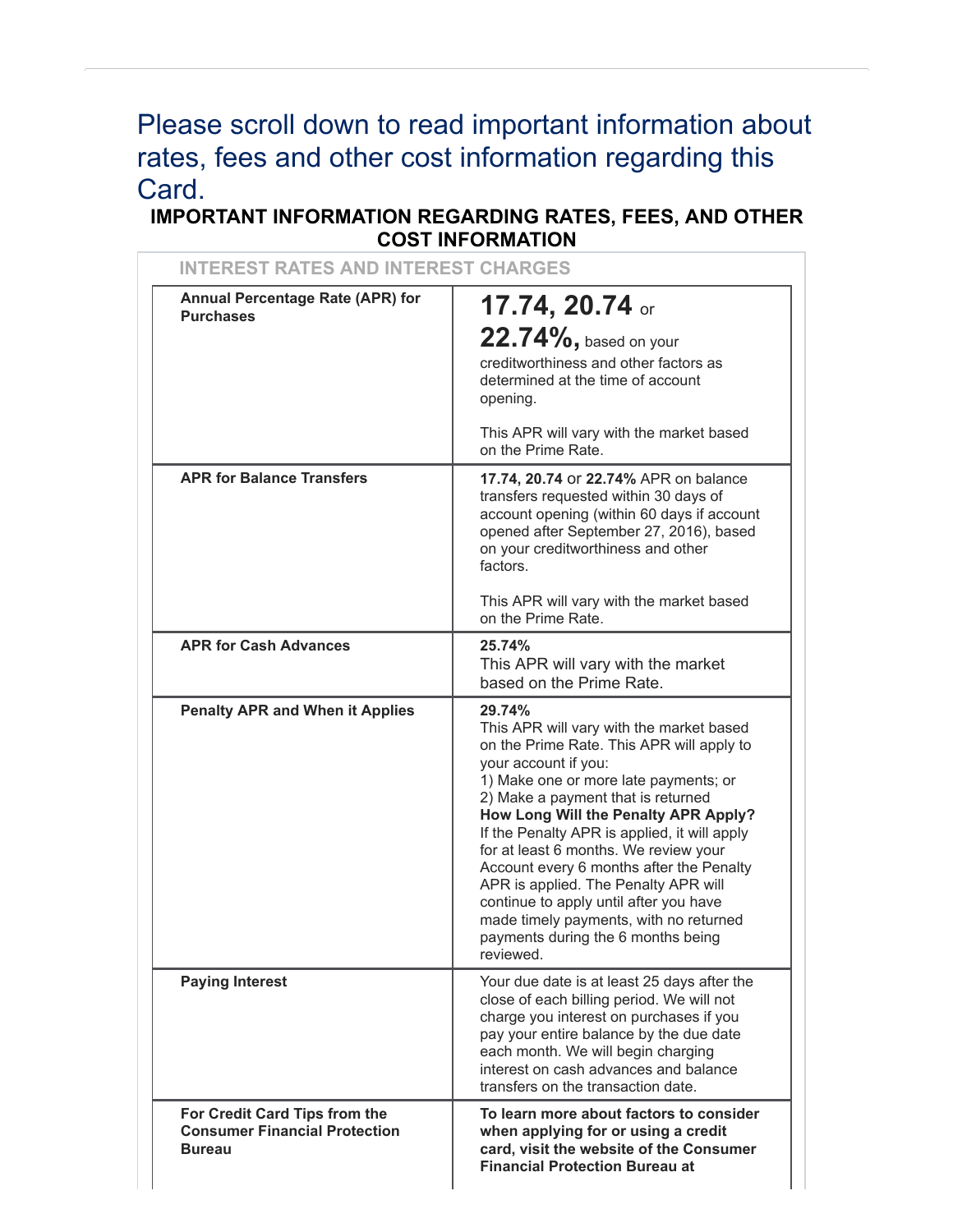|                              | http://www.consumerfinance.gov/learn<br>more                                  |  |
|------------------------------|-------------------------------------------------------------------------------|--|
| <b>Fees</b>                  |                                                                               |  |
| <b>Annual Membership Fee</b> | \$0                                                                           |  |
| <b>Transaction Fees</b>      |                                                                               |  |
| • Balance Transfer           | Either \$5 or 3% of the amount of each<br>transfer, whichever is greater.     |  |
| • Cash Advance               | Either \$5 or 3% of the amount of each<br>cash advance, whichever is greater. |  |
| • Foreign Transaction        | 2.7% of each transaction after conversion<br>to US dollars.                   |  |
| <b>Penalty Fees</b>          |                                                                               |  |
| • Late Payment               | Up to $$38$                                                                   |  |
| • Returned Payment           | Up to $$38$                                                                   |  |
| Overlimit                    | <b>None</b>                                                                   |  |

**How We Will Calculate Your Balance:** We use a method called "average daily balance (including new purchases)."

**Loss of Introductory APR:** We may end your Introductory APR and apply the Penalty APR if you do not pay at least the Minimum Payment Due within 60 days after its Payment Due Date.

Variable APRs for each billing period are based on the Prime Rate published in *The Wall Street Journal* 2 days before the Closing Date of the billing period. *The Wall Street Journal* may not publish the Prime Rate on that day. If it does not, we will use the Prime Rate from the previous day it was published. If the Prime Rate increases, variable APRs will increase. In that case, you may pay more interest and have a higher Minimum Payment Due. When the Prime Rate changes, the resulting changes to variable APRs take effect as of the first day of the billing period. Variable APRs are accurate as of 01/01/17.

#### *TERMS AND CONDITIONS*

View the full **Card Member [Agreement](https://www.americanexpress.com/us/content/cardmember-agreements/all-us.html)**.

By submitting this application, you are requesting us to open an Account in your name and to issue Card(s) as you direct. Only qualified individuals 18 or over may apply for an Account. This offer is available to US Residents.

You promise that the information you provide on this application is accurate. You authorize us to verify this information and to obtain reports from consumer reporting agencies. You authorize us and our affiliates and subsidiaries to share information we have about you at any time for marketing and administrative purposes as permitted by law. Upon request, we will tell you if we have received a consumer report and the name and address of the agency that provided it.

When you use your Account (or sign or keep the Card), you agree to the terms of the Card Member Agreement that will be provided to you. **Your Card Member Agreement includes an arbitration provision, which restricts your opportunity to have claims related to the account heard in court or resolved by a jury, and to participate in a class action or similar proceeding.**

We may change the Card Member Agreement subject to applicable law. We may do this in response to the business, legal, or competitive environment. Changes to some terms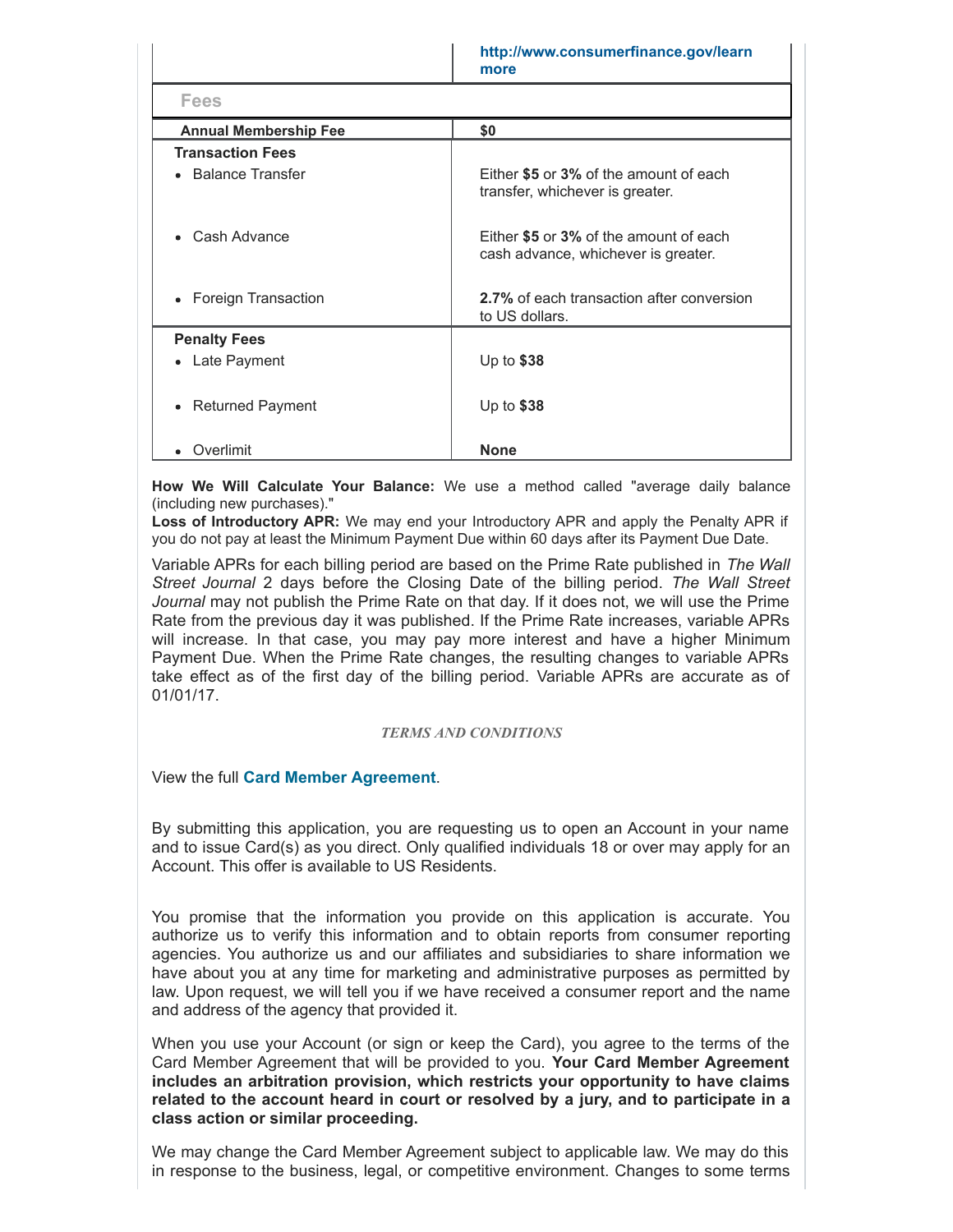may require 45 days advance notice, and we will tell you in the notice if you have the right to reject a change. We cannot change certain terms during the first year of your Card Membership.

**Additional Cards:** Additional Card Members do not have accounts with us but they can use your Account subject to the terms of the Card Member Agreement. You are responsible for all use of your Account by Additional Card Members and anyone they allow to use your Account. You must pay for all charges they make. You authorize us to give Additional Card Members information about your Account and to discuss it with them.

**Patriot Act Notice:** Federal law requires all financial institutions to obtain, verify and record information that identifies each person who opens an account, including your name, address, date of birth and other information that will allow us to verify your identity.

**Balance Transfers:** Only balance transfers from accounts in your name requested within 30 days from the date of account opening (within 60 days if account opened after September 27, 2016) will be approved. We will charge your Card account for the total approved amount of all balance transfers. No transfer will be processed if: (1) any requested transfer is less than \$100; (2) the total amount of all requested transfers exceeds the lesser of \$7,500 or 75% of your credit limit; or (3) charging the requested transfers to your Card account would cause your total account balance to exceed your credit limit. We will not initiate any balance transfer until at least ten days after we have mailed or otherwise provided the Card Member Agreement to you. In some cases, it may take up to six weeks to complete a balance transfer. Please be sure to make all required payments on any account from which you are transferring a balance until the balance transfer is credited to that account. You authorize us to verify the balance of such accounts. You may not transfer balances from any account issued by American Express or any of its affiliates. Additional Card Members may not request or authorize balance transfers. Your balance transfer request may be declined if any of your American Express accounts are not in good standing.

**Notice to Married Wisconsin Residents:** No provision of any marital property agreement, unilateral agreement, or court decree under Wisconsin's Marital Property Act will adversely affect a creditor's interest unless, prior to the time credit is granted, the creditor is furnished a copy of that agreement or decree or is given complete information about the agreement or decree.

**An Applicant, if married, may apply for a separate account.**

**Cash advance at ATMs:** We may issue you a Personal Identification Number (PIN) to use to obtain cash advances at participating ATMs. Or you may request a PIN for cash advances by contacting us. We will send you a letter confirming your PIN.

**Notice to Delaware Residents:** Service charges not in excess of those permitted by law will be charged on the outstanding balances from month to month.

**Notice to Oregon Residents:** Service charges not in excess of those permitted by law will be charged on the outstanding balances from month to month. You may pay more than the minimum payment due, up to your entire outstanding balance, at any time.

**Notice to Ohio Residents:** The Ohio laws against discrimination require that all creditors make credit equally available to all credit worthy customers, and that credit reporting agencies maintain separate credit histories on each individual upon request. The Ohio civil rights commission administers compliance with this law.

**New York Residents:** New York residents may contact the New York State Department of Financial Services by telephone or visit its website for free information on comparative credit card rates, fees, and grace periods. New York State Department of Financial Services 1-800-342-3736 or www.dfs.ny.gov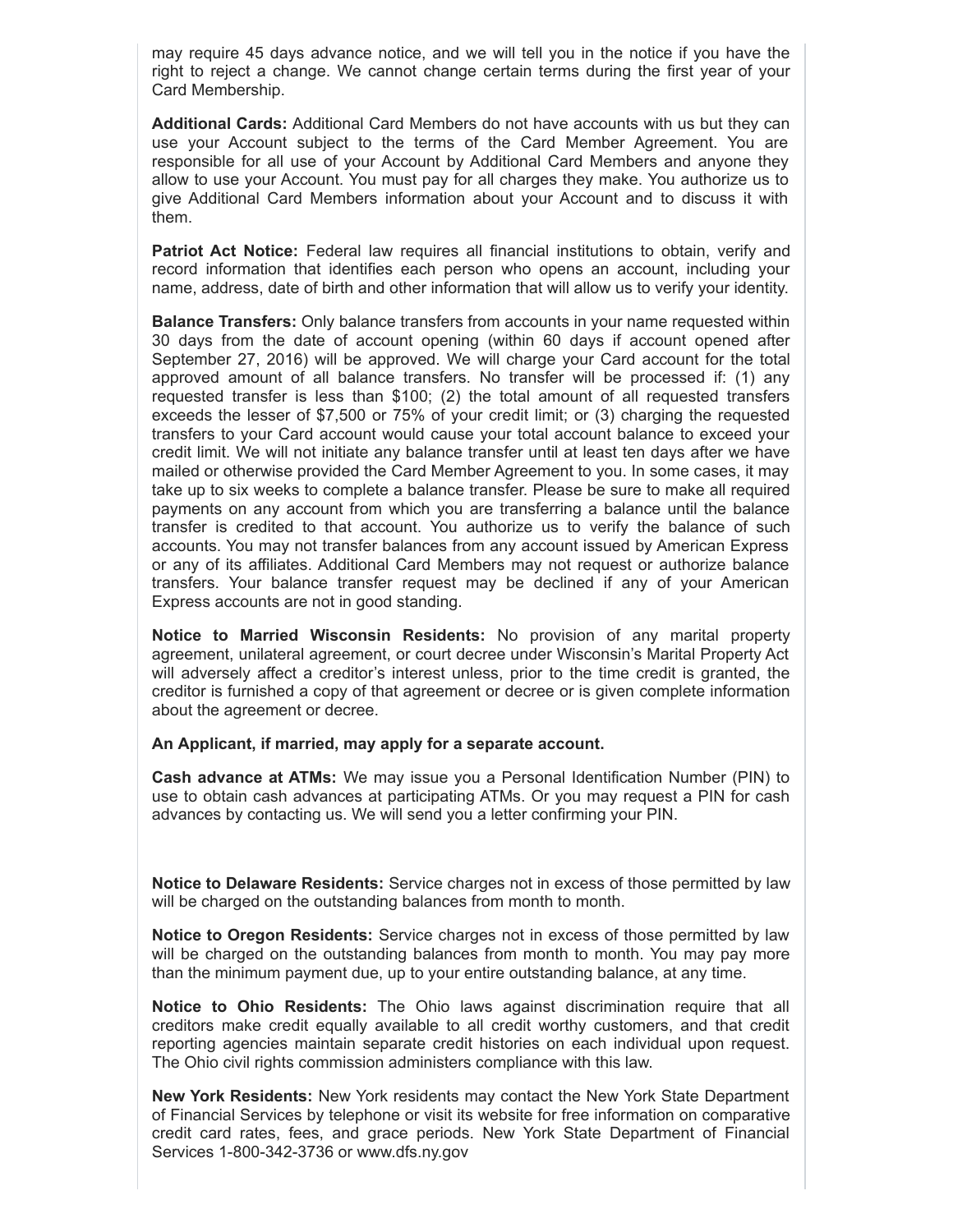Blue Sky from American Express® is issued by American Express Centurion Bank. ©2017 American Express Centurion Bank All rights reserved. POID BNLY:0001

# **BENEFIT TERMS**

#### **The following benefits and services are subject to change or cancellation.**

#### **Account Manager**

Account Managers and Agents must be at least 18 years old.

# **American Express Presale**

During the specified sales period, tickets are available exclusively to all American Express ® Card Members (including Prepaid and International Cards). Tickets must be purchased with an American Express Card (including Prepaid and International Cards). Standard service charges apply. Offer is subject to availability. Not all seats are available and blackout dates apply. All sales final. No refunds. No exchanges. Offer may be changed or revoked at any time at the sole discretion of American Express. Some events may not be accessible to Card Members with disabilities.

# **Amex Mobile app**

The Amex<sup>®</sup> Mobile app and app features are available only for eligible Card accounts in the United States. American Express® prepaid Cards and Cards issued by non-American Express issuers are not eligible.

To log in, Card Members must have an American Express user ID and password or create one in the app.

# **Amex Mobile app**

Available for iPhone® and iPad® running iOS 8.0+ and devices running Android<sup>™</sup> 4.4+ only.

# **Blue Sky ® Reward Points Redemption**

Blue Sky® Reward Points can be redeemed for American Express Gift Cards and gift cards from other merchants in the Blue Sky® Rewards Catalog. The number of points required for different gift card options may vary. Points may be redeemed only in the increments and for the values shown for each gift card option in the Blue Sky ® Rewards Catalog. Gift card orders will ship typically within 2 weeks from the date your redemption is processed. All gift cards are subject to availability. Fees may apply to certain gift cards. Gift Cards issued by American Express may be used at merchants in the U.S. that accept American Express ® Cards. American Express Gift Cards cannot be used at cruise lines, casinos, ATMs, or for recurring charges (such as monthly utilities or subscriptions). See [americanexpress.com/gift](http://www.americanexpress.com/gift) for details. Additional terms, conditions and restrictions apply

# **Blue Sky ® Travel Rewards**

For each 7,500 Blue Sky® Reward Points increment you receive a \$100 statement credit that can be applied toward an eligible travel purchase. Eligible travel purchases are: airfare for a scheduled flight on a passenger carrier, hotel stays (excluding timeshares, banquets and events), car rentals from select major car rental companies listed at americanexpress.com/rewards-info, and other purchases from online travel sites, cruise lines, travel agencies and tour operators. You must redeem points within 6 billing cycles of the Closing Date shown on the billing statement on which the purchase first appears. Redemption for an eligible travel purchase typically appears as a statement credit 6-8 weeks after your redemption request is processed. Additional terms, conditions and restrictions apply.

# **Destination Family**

Valid for new bookings made through American Express Travel and eligible Travel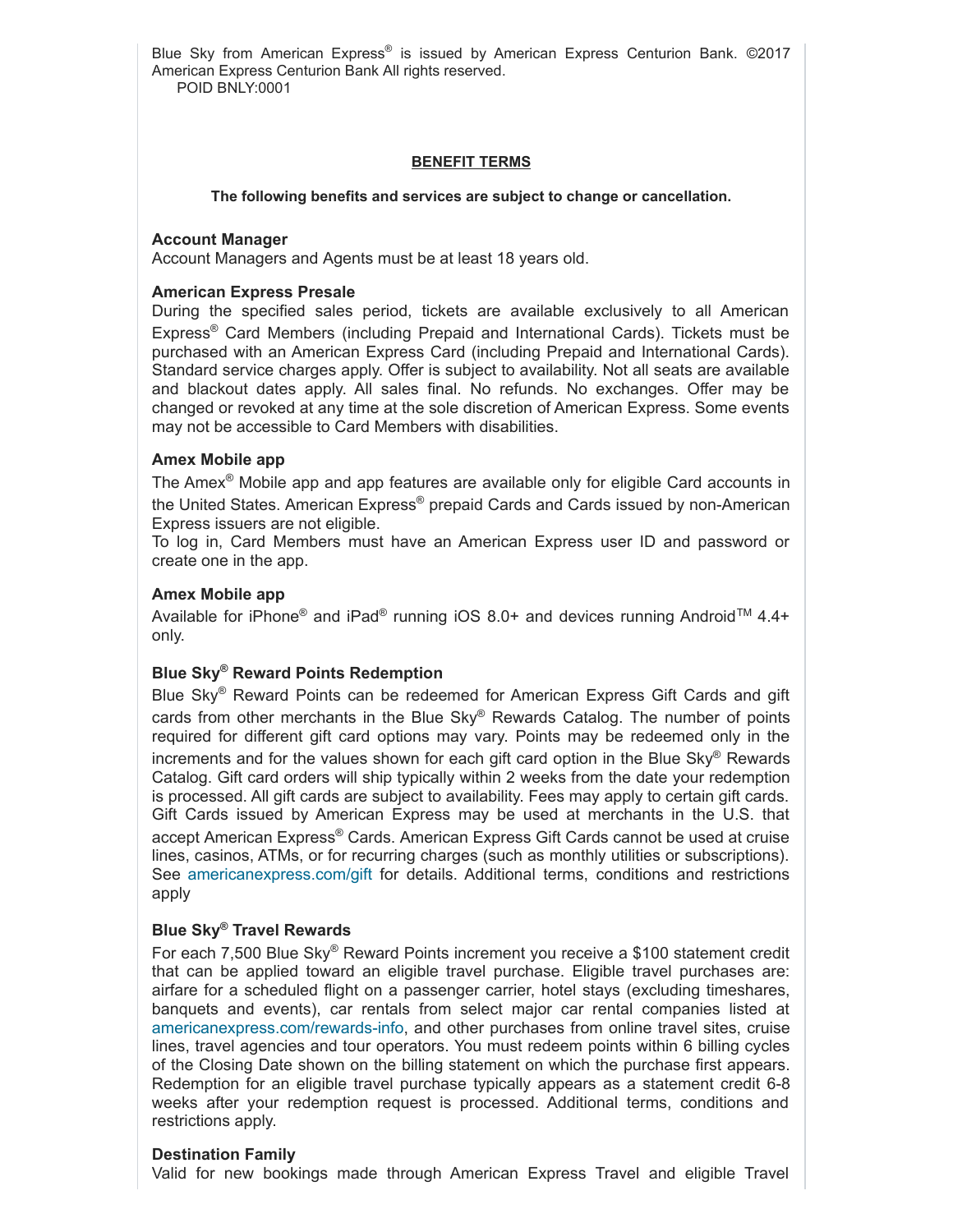Associate Platform agencies with participating travel providers: Abercrombie & Kent, Royal Caribbean International, Regent Seven Seas Cruises, Tauck World Discovery, and Travel Impressions. Benefit varies by provider. Payment must be made with an American Express Card. Program benefits may not be available to residents outside of the contiguous United States. Card Member must travel on itinerary booked. Limit one benefit package per booking. May not be combined with other offers unless indicated. Blackout dates apply and benefits are subject to change. Benefits listed are nontransferable, subject to availability, and cannot be redeemed for cash or credit. Available to all U.S. American Express Corporate, Consumer, OPEN and Prepaid Cards.

# **Dispute Resolution**

Not all disputes are resolved in the Card Member's favor.

# **Entertainment Access ® or Membership Experiences**

Offer valid in select cities. During the specified sales period, tickets are available exclusively to all American Express® Card Members (including Prepaid and International Cards). Tickets must be purchased with an American Express Card (including Prepaid and International Cards). Standard service charges apply. Offer is subject to availability. Not all seats are available and blackout dates apply. All sales final. No refunds. No exchanges. Offer may be changed or revoked at any time at the sole discretion of American Express. Some events may not be accessible to Card Members with disabilities.

# **Get 1 Point for Each Dollar of Eligible Purchases**

You will receive one (1) point for each dollar of eligible purchases. "Eligible purchases" means purchases of goods and services minus returns and other credits. Eligible purchases does not include fees or interest charges, balance transfers, cash advances, purchases of traveler's checks, purchases or reloading of prepaid cards, or purchases of any cash equivalents, charged on your Blue Sky® Card account.

# **Global Assist ® Hotline**

While Global Assist<sup>®</sup> Hotline coordination and assistance services are offered at no additional charge from American Express, Card Members are responsible for the costs charged by third-party service providers. For full Terms and Conditions, see [americanexpress.com/GAterms](http://www.americanexpress.com/GAterms).

# **Lowest Hotel Rates Guarantee**

If you book a qualifying prepaid hotel rate on [amextravel.com](https://travel.americanexpress.com/home) and then find the same room, in the same hotel, for the same dates, the same number of children and adults, at a lower price online, before taxes and fees, we'll refund you the difference. Your claim must be submitted prior to cancellation and/or change fees coming into effect per the hotel's policies specific to the room you booked on [amextravel.com.](https://travel.americanexpress.com/home) As an example, if a room rate is subject to cancellation fees starting 72 hours before check-in, the claim must be submitted prior to that time. The "Lowest Rate Guaranteed" policy applies only to online rates available to the general public and excludes  $(1)$  non-refundable rates  $(2)$ rates or discounts that are not available to the general public, including, but not limited to, corporate, group, charter, meeting/convention, AAA, government/military, and senior citizen rates/discounts; or (3) hotel rooms booked through or in combination with frequent stay, loyalty, points, coupon promotions, rooms won through contests or sweepstakes or transferred, or rooms booked on opaque websites that do not allow you to see the name of the hotel until your reservation is complete, and (4) rates booked through the FINE HOTELS & RESORTS program. [Details](https://travel.americanexpress.com/home)

# **Return Protection**

Return Protection can refund you for eligible purchase(s) charged entirely on an eligible American Express® Card. Coverage is limited to 90 days from purchase, up to \$300 per item and up to a maximum of \$1,000 per Card Member account per calendar year based on the date of purchase. Shipping and handling costs for the purchase will not be refunded. Items are eligible if they are in the original purchase condition and if they cannot be returned to the merchant from which they were originally purchased. Certain purchases are not eligible for refund, e.g. motorized vehicles, perishable items, computer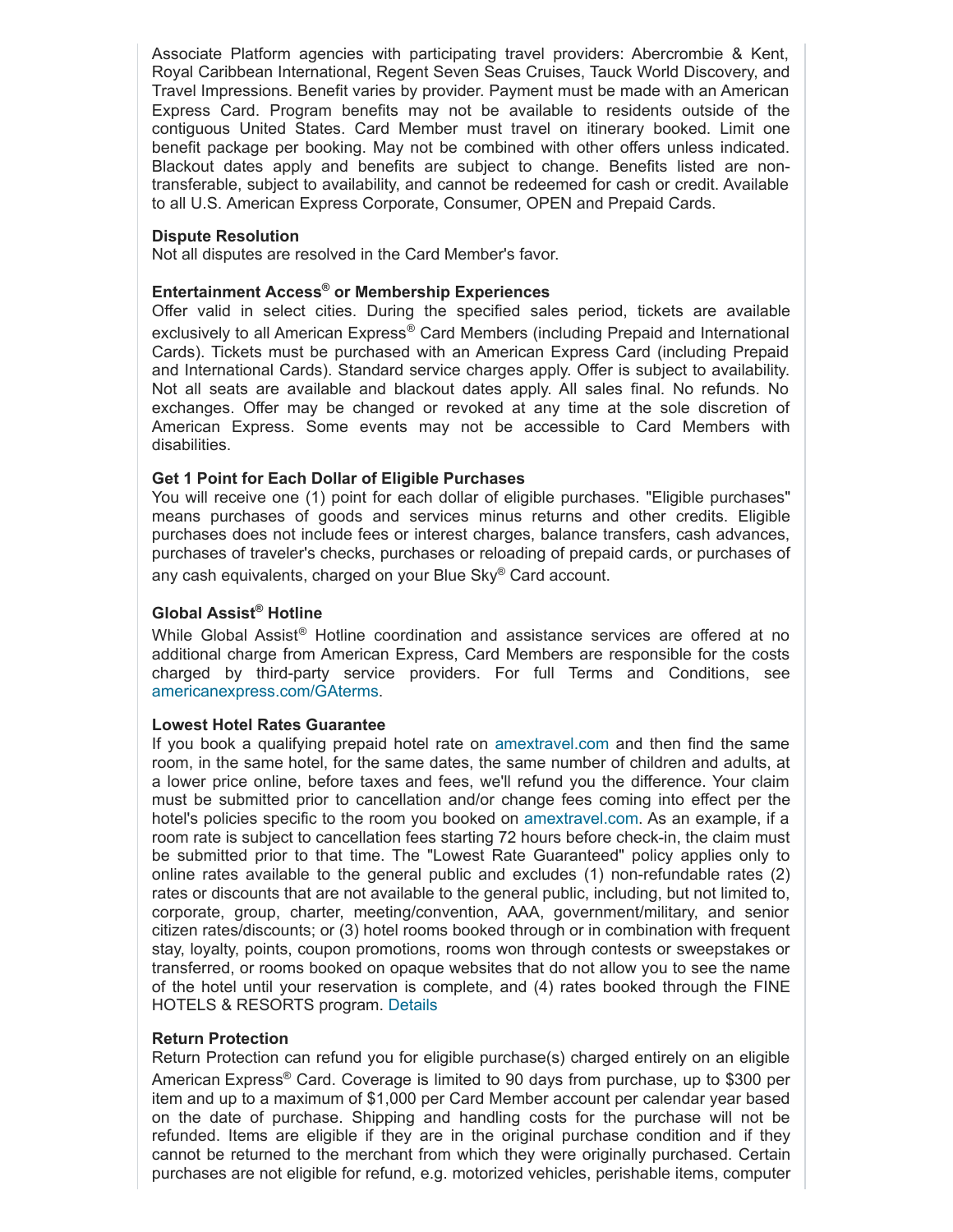software, and jewelry. Other important exclusions apply. Purchases must be made in the 50 United States of America, the District of Columbia, Puerto Rico, the U.S. Virgin Islands, American Samoa, Federated States of Micronesia, Marshall Islands, Palau, Guam and Northern Mariana Islands. You may be required to send the purchased item to us, in which case we will reimburse you for that shipping cost. To be eligible for claim payment, your account must be in good standing on the eligible card that maintains the original charge. Return Protection is subject to additional important terms, conditions and exclusions. For full Terms and Conditions, see [americanexpress.com/RPterms.](https://americanexpress.com/RPterms)

#### **Roadside Assistance Hotline**

Roadside Assistance Hotline is a 24hour dispatch hotline that can send a tow operator or locksmith to assist in an emergency situation. While Roadside Assistance Hotline is available at no additional charge, the Card Member will be charged for any services or goods provided. Tow operator or locksmith can provide the following services: towing, winching, jump starts, flat tire change when Card Member has a workable spare, lockout service when key is in vehicle and delivery of up to 2 gallons of fuel. Services are available when traveling within the 50 United States, the District of Columbia, Canada, Puerto Rico and the U.S. Virgin Islands and only when Card Member is present with the eligible vehicle. This product does not cover some vehicles, e.g. rental vehicles, motorcycles, taxicabs, unlicensed vehicles, tractors and trucks over 10,000 lbs gross vehicle weight. Other important exclusions apply. We may be unable to provide you with coordination and assistance services in case of inclement weather or on roadways which restrict access to certain service providers. Lockout service may be unavailable for vehicles with transponder keys. Subject to additional important terms, conditions and exclusions. For full Terms and Conditions, call 855-431-1156 or see [americanexpress.com/RAterms](https://americanexpress.com/RAterms).

#### **Seller of Travel**

American Express Travel Related Services Company, Inc.,when acting solely as a sales agent for travel suppliers, is not responsible for the actions or inactions of such suppliers. We want you to be aware that certain suppliers pay us commissions and other incentives for reaching sales targets or other goals, and may also provide incentives to our travel counselors. For more information please visit [www.americanexpress.com/travelterms](https://www.americanexpress.com/travelterms) California CST#1022318, Washington UBI#600-469-694, Iowa TA#669.

# **ShopRunner**

# **ShopRunner Benefit Terms and Conditions**

**Enrolling in the Benefit.** To get the free ShopRunner membership benefit compliments of American Express (the "benefit"), you must go to [www.shoprunner.com/americanexpress](https://www.shoprunner.com/americanexpress) and verify your eligibility for the benefit with an eligible Card account number and then complete the sign up for a ShopRunner membership account ("ShopRunner account"). For details on how the ShopRunner membership works, please see the ShopRunner Terms and Conditions at <https://www.shoprunner.com/terms/sr/> which govern the use of your ShopRunner membership benefit. You may also be able to enroll in this benefit through access provided to ShopRunner at participating online stores or through an email provided by American Express if it has determined that you have an eligible Card. An "eligible Card" means an American Express U.S. Consumer or Small Business Credit or Charge Card that is not cancelled and that is issued to you by a U.S. banking subsidiary of American Express. Prepaid Cards and products, American Express Corporate Cards and American Express-branded Cards or account numbers issued by other financial institutions are not eligible. ShopRunner will verify with American Express the eligibility of your Credit or Charge Card account number for the benefit.

**Maintaining the Benefit.** To maintain this benefit on your ShopRunner account, you must maintain an eligible Card. The benefit may be cancelled on your ShopRunner account if you do not have an eligible Card. You can maintain only one benefit per eligible Card. During your enrollment in the benefit, ShopRunner and American Express will verify your benefit eligibility.

**Treatment of Existing ShopRunner Memberships.** If you enroll in the benefit and sign up with an existing ShopRunner account, ShopRunner will cancel the term of your existing ShopRunner account. If you paid a fee for any unused portion of the cancelled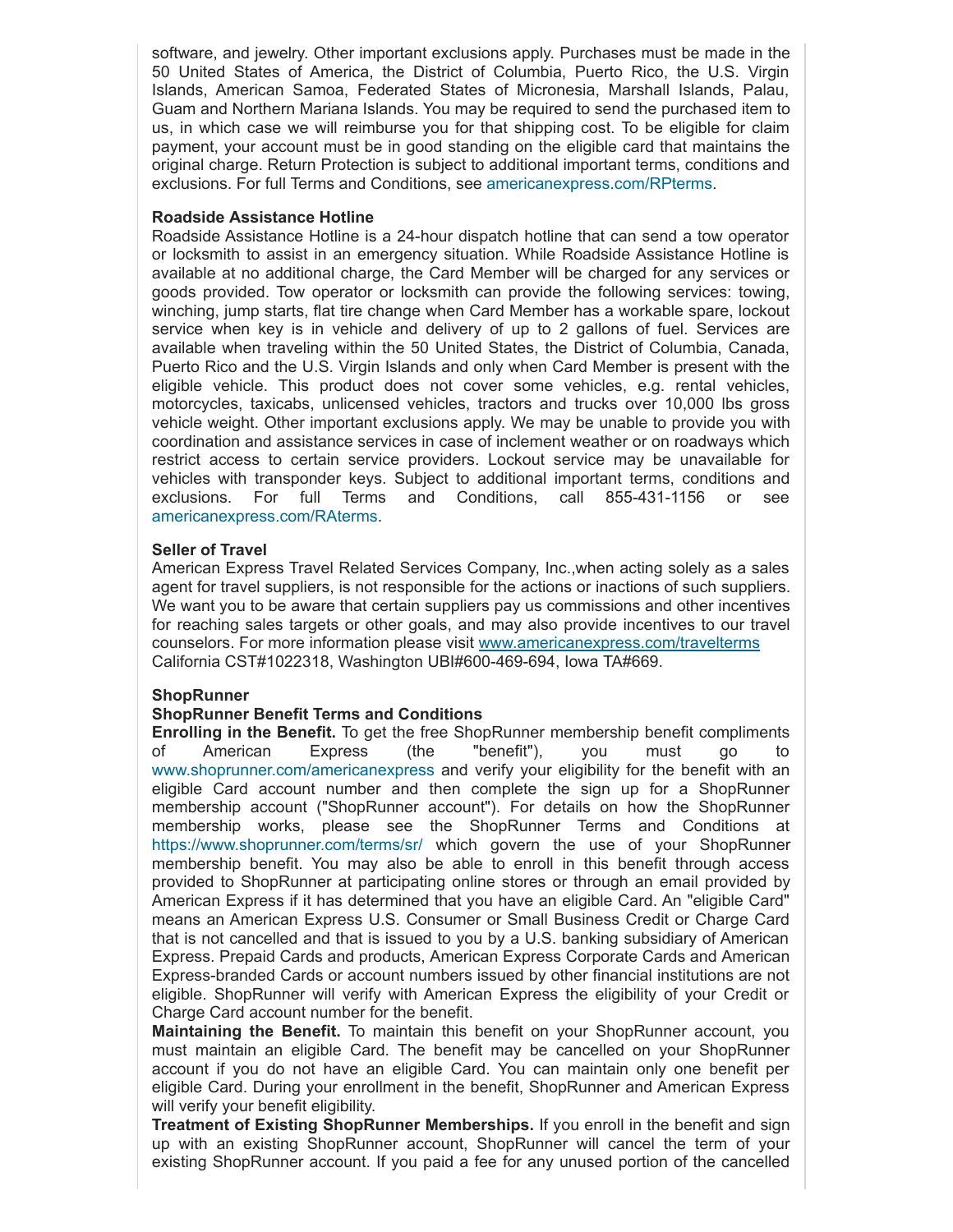term of membership, ShopRunner will provide you with a pro rata refund for that portion in accordance with ShopRunner's refund policy. The refund will be processed within 24 weeks after enrollment and will be issued to the payment method you used to pay the fee. If a portion of the cancelled term of membership was promotional or free, the free period will be cancelled by ShopRunner and forfeited by you. If you currently have a free or promotional membership on your ShopRunner account, you should consider whether to enroll in the benefit at this time.

**General Terms.** An eligible Card can be used to verify eligibility for only one benefit enrollment. American Express may receive and use your personal data from ShopRunner, which may include personally identifiable information and Credit Card information, to determine eligibility and further develop features and services related to the benefit. American Express may send you emails regarding your enrollment in this benefit. Any information American Express collects from you or from ShopRunner shall be governed by the American Express Online Privacy Statement [\(https://www.americanexpress.com/privacy](https://www.americanexpress.com/privacy)). American Express may change, modify, cancel, revoke, or terminate this benefit at any time. You can review these Terms and Conditions at any time by visiting [https://www.shoprunner.com/terms/amex/.](https://www.shoprunner.com/terms/amex/)

# **The American Express Auto Purchasing Program Disclosure**

Guaranteed Savings not available in all states. In these states a "Target Price" is shown, which is a market-based example of what you can reasonably expect to pay for your vehicle as configured. Your configured vehicle may not be available or in-stock at the participating Certified Dealer. With Guaranteed Savings, the selected participating TrueCar Certified Dealer guarantees that you will receive at least a certain, stated minimum savings amount off the base Manufacturer's Suggested Retail Price ("MSRP"), including any vehicle-specific manufacturer incentives that may be available when you visit the participating Certified Dealer. Guaranteed Savings only applies to new, in-stock vehicles at the selected participating TrueCar Certified Dealers. Incentives subject to certain terms, conditions and restrictions; see participating TrueCar Certified Dealer for details.

# **Year-End Summary**

The Online Year-End Summary, available each January, reflects charges posted to your account from January 1st through December 31st of the prior year.

# **AMEX ASSURANCE COMPANY DISCLOSURES**

For important information on policy terms, go to [americanexpress.com/benefitsguide](http://www.americanexpress.com/benefitsguide)

# **Car Rental Loss and Damage Insurance**

Car Rental Loss and Damage Insurance is underwritten by AMEX Assurance Company, Administrative Office, Phoenix, AZ under Policy AX0925, Policy AX0926, Policy CRLDI-AX0927, or Policy CRLDI-IND. For residents of GU and MP, the Plan is underwritten by Tokio Marine Pacific Insurance Limited, Hagatna, Guam under Policy CRCB000000101. This benefit is not available to residents of American Samoa, Federated States of Micronesia, Marshall Islands, Palau and the US Minor Outlying Islands. Coverage is determined by the terms, conditions, and exclusions of the Policies applicable to your Card and is subject to change with notice. This document does not supplement or replace the Policies. Coverage applies for the first 30 days of a vehicle rental and when rented from a Car Rental Company. Coverage is not available for ride-sharing companies that allow individuals to rent out their personal vehicle. This policy does not cover some vehicles, e.g. full-sized sport utility vehicles, trucks, off-road vehicles, cars with an original manufacturer's suggested new retail price of USD \$50,000 or more, and exotic cars, as described in the Terms and Conditions. To be eligible for claim payment, your account must be in good standing on the eligible card that maintains the original charge. This product provides secondary coverage. This means it pays eligible benefits not paid by any primary insurance that you have. This product provides collision damage to the rented vehicle but does not cover such things as injuries to you, any passenger in your insured vehicle, injury to other persons, or damages to other vehicles or property. For full Terms and Conditions, see [americanexpress.com/CRLDIterms.](https://americanexpress.com/CRLDIterms)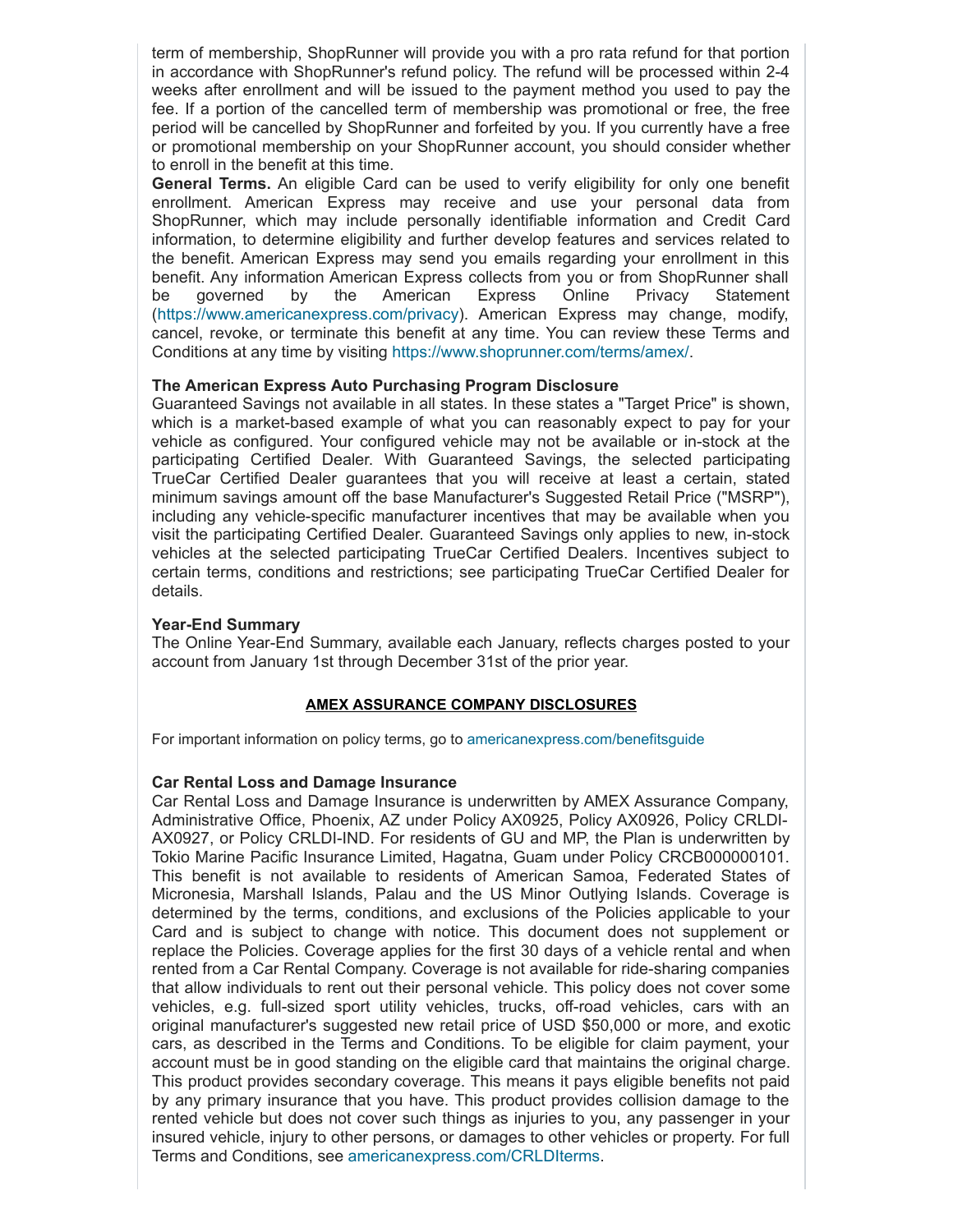# **Extended Warranty**

Extended Warranty is underwritten by AMEX Assurance Company, Administrative Office, Phoenix, AZ under Policy AX0953, Policy AX0954, Policy EW-AX0958, or Policy EW-IND. For residents of GU and MP, the Plan is underwritten by Tokio Marine Pacific Insurance Limited, Hagatna, Guam under Policy CRCB000000104. This benefit is not available to residents of American Samoa, Federated States of Micronesia, Marshall Islands, Palau, and the US Minor Outlying Islands. Coverage is determined by the terms, conditions, and exclusions of the Policies applicable to your Card and is subject to change with notice. This document does not supplement or replace the Policy. Extended Warranty can extend the terms of the original manufacturer's warranty on warranties of five years or less. We match the length of the original warranty if the original manufacturer's warranty is less than one year, and we provide one additional year if the original manufacturer's warranty is between one year and five years. Shipping and handling costs for the purchase will not be refunded. Certain purchases are not covered, e.g. items with physical damage, damage as a result of natural disaster, software, motorized devices and vehicles and their parts. Other important exclusions apply. You will only be covered up to the amount charged on your eligible Card; coverage is limited up to a maximum of USD \$10,000 per occurrence; not to exceed USD \$50,000 per Card Member account per calendar year. You may be required to send the purchased item to us, in which case we will reimburse you for that shipping cost. This product is in excess of other warranty plans that you have in place for the eligible item. To be eligible for claim payment, your account must be in good standing on the eligible card that maintains the original charge. For full Terms and Conditions, see [americanexpress.com/EWterms.](https://americanexpress.com/EWterms)

# **Purchase Protection**

Purchase Protection is underwritten by AMEX Assurance Company, Administrative Office, Phoenix, AZ under Policy AX0951, Policy AX0952, Policy AX0956, or Policy PP-IND. For residents of GU and MP, the Plan is underwritten by Tokio Marine Pacific Insurance Limited, Hagatna, Guam under Policy CRCB000000105. This benefit is not available to residents of American Samoa, Federated States of Micronesia, Marshall Islands, Palau and the US Minor Outlying Islands. Coverage is determined by the terms, conditions, and exclusions of the Policies applicable to your Card and is subject to change with notice. This document does not supplement or replace the Policy. Shipping and handling costs for the purchase will not be refunded. Certain purchases are not covered, e.g. items lost by Card Member, consumable and perishable items, motorized vehicles and their parts or accessories, and items damaged partially or entirely by natural disaster or normal wear and tear. Other important exclusions apply. You will only be reimbursed for the amount charged to your eligible Card; coverage is limited up to USD \$1,000 per occurrence; not to exceed USD \$50,000 per Card Member account per calendar year. You may be required to send the purchased item to us, in which case we will reimburse you for that shipping cost. To be eligible for claim payment, your account must be in good standing on the eligible card that maintains the original charge. This product provides secondary coverage. This means it pays eligible benefits not paid by any primary insurance that you have. For full Terms and Conditions, see [americanexpress.com/PPterms](http://www.americanexpress.com/PPterms).

# **Travel Accident Insurance**

Travel Accident Insurance is underwritten by AMEX Assurance Company, Administrative Office, Phoenix, AZ under Policy AX0948, Policy AX0949, or Policy TAI-AX0955. For residents of GU and MP, the Plan is underwritten by Tokio Marine Pacific Insurance Limited, Hagatna, Guam under CRCB000000106. This benefit is not available to residents of American Samoa, Federated States of Micronesia, Marshall Islands, Palau and the US Minor Outlying Islands. Coverage is determined by the terms, conditions, and exclusions of the Policies applicable to your Card and is subject to change with notice. This document does not supplement or replace the Policy. To be covered, you must pay the Entire Fare\*\* for travel on a Common Carrier (e.g. plane, train, ship, or bus) with your eligible Card. Entire Fare\*\* means the cost of the full fare for a Covered Trip on a Common Carrier. You can use your Basic or Additional Card Member's American Express Card, American Express Membership Rewards ® Points or a combination of both for the entire fare. But if you use another form of payment or frequent flyer miles or points from another program to pay for all or part of the fare, you will not be covered, except for